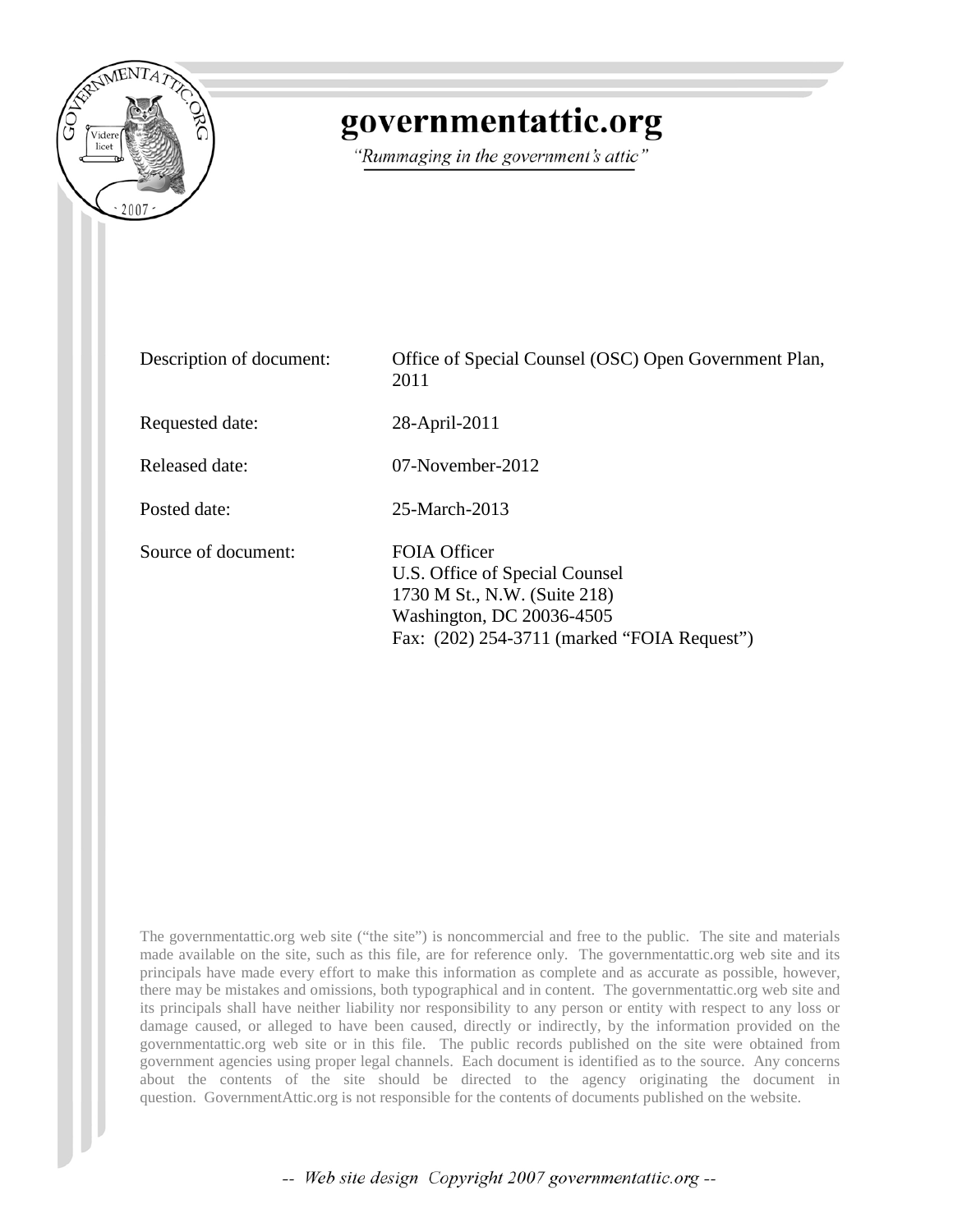

U.S. OFFICE OF SPECIAL COUNSEL 1730 M Street, N.W., Suite 218 Washington, D.C. 20036-4505 (202) 254-3600

November 7, 2012

## RE: Freedom of Information Act Request (Ref.# F0-11-2396)

I am writing in response to your request, dated April28, 2011, in which you asked the Office of Special Counsel (OSC) for a copy of the agency's Open Government Plan. Your request has been processed under the Freedom of Information Act (FOIA), 5 U.S.C. § 552. A search identified two responsive pages, which are enclosed.

In closing, you have the right to appeal this decision under the FOIA. Any such appeal must be made in writing and sent to OSC's Office of General Counsel at the address shown at the top of this letter. An appeal must be received by the Office of General Counsel within 45 days of the date of this letter.

Sincerely,

*Is/* 

Christopher Kurt FOIA Officer Office of General Counsel

Enclosure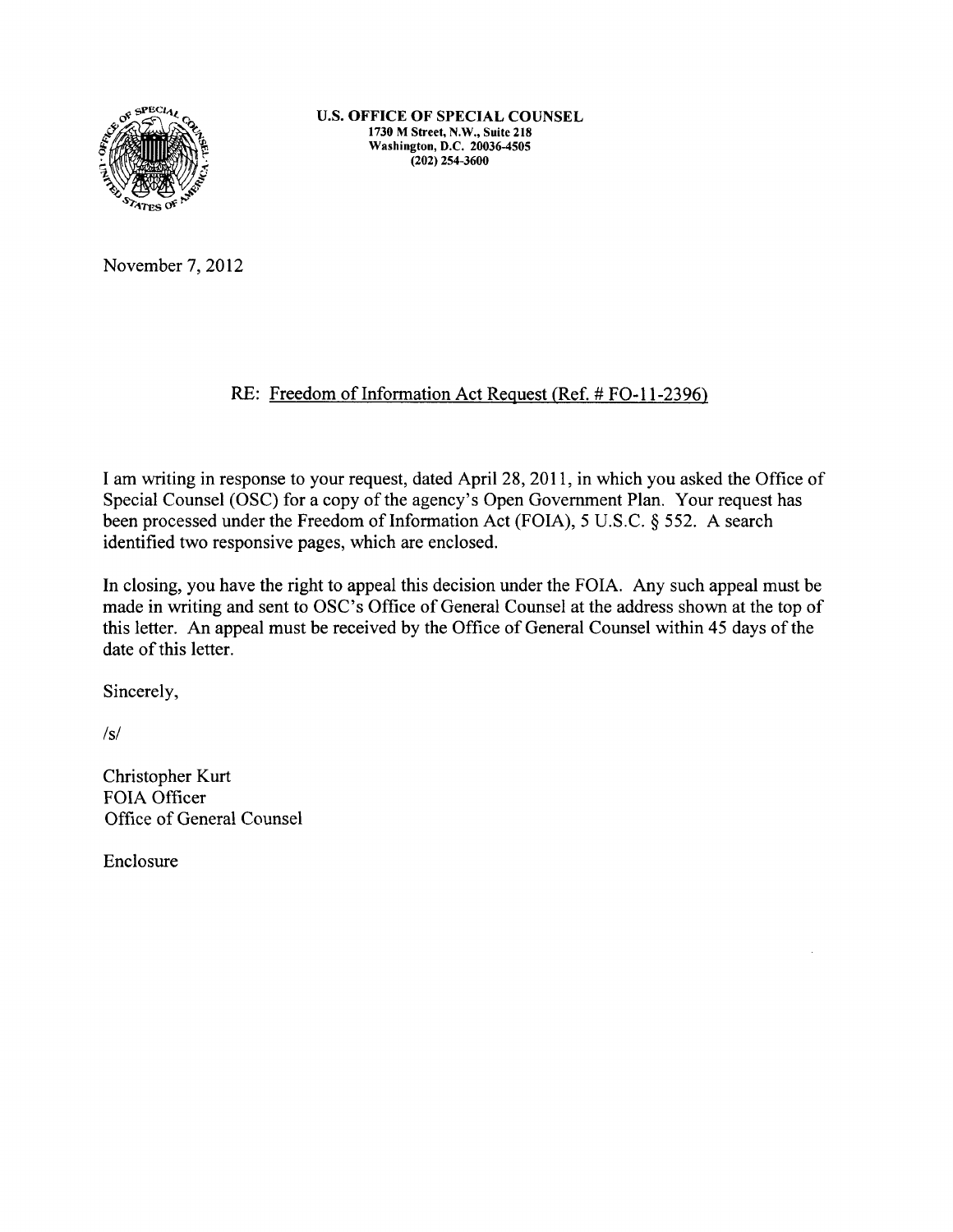| Home<br>About <del>v</del><br>Filing *<br>$Resources \rightarrow$<br>News                                                                                                                                                                                                                                                                                                                                                                                                                                                                                                 | Outreach / Training $\blacktriangledown$                                                                                                                                                                                                                                                                                                                                                                                                                               | Contacts $\bullet$                               | Search<br>Printer Friendly Page             |
|---------------------------------------------------------------------------------------------------------------------------------------------------------------------------------------------------------------------------------------------------------------------------------------------------------------------------------------------------------------------------------------------------------------------------------------------------------------------------------------------------------------------------------------------------------------------------|------------------------------------------------------------------------------------------------------------------------------------------------------------------------------------------------------------------------------------------------------------------------------------------------------------------------------------------------------------------------------------------------------------------------------------------------------------------------|--------------------------------------------------|---------------------------------------------|
| <b>OPEN GOVERNMENT</b>                                                                                                                                                                                                                                                                                                                                                                                                                                                                                                                                                    |                                                                                                                                                                                                                                                                                                                                                                                                                                                                        |                                                  |                                             |
| The Office of Management and Budget (OMB) issued an Open Government Directive requiring Federal agencies to take specific actions to implement the<br>principles of transparency, participation and collaboration set forth by the President in his first executive action.                                                                                                                                                                                                                                                                                               |                                                                                                                                                                                                                                                                                                                                                                                                                                                                        |                                                  |                                             |
| The U.S. Office of Special Counsel(OSC) is committed to the goals of<br>transparency, participation and collaboration for the American<br>population. This webpage is a part of OSC's response to that directive,                                                                                                                                                                                                                                                                                                                                                         | The information below constitutes OSC's Open Government Plan,<br>as required by the OpenGov directive.<br><b>INFORMATION AND DATA</b>                                                                                                                                                                                                                                                                                                                                  |                                                  |                                             |
| where we will detail our work in responding to the Open Government<br>Directive. We will provide easy access to the many ways in which OSC is<br>already operating in an open, transparent way. Finally, we will provide<br>tools for you to talk to us about the information we're providing and the<br>work we're doing. The Open Government Directive requires each agency<br>to develop an Open Gov ernment Plan that states how the agency will<br>incorporate the principles of transparency, part icipation and<br>collaboration into its core mission objectives. | OSC data sets (also available at data.gov) A listing of our high-value<br>data sets in an open format that is platform independent, machine-<br>readable, and free of restrictions on its use. OSC has published<br>several such data sets through Data.gov, and will continue to add to<br>the collection. The initial data sets consist of:<br>Item<br>Description<br>Training<br>Listing of Training attended my OSC employees<br>Information<br>on an annual basis |                                                  |                                             |
| OSC PUBLIC INTERACTION AND OUTREACH                                                                                                                                                                                                                                                                                                                                                                                                                                                                                                                                       | Printing<br>information<br>basis<br>Employee<br>information<br>basis                                                                                                                                                                                                                                                                                                                                                                                                   | Listing of materials printed by OSC on an annual |                                             |
| OSC offers training to federal agencies and non-federal organizations in<br>the various areas within OSC's jurisdiction. Specifically, OSC offers<br>training on (1) prohibited personnel practices, including reprisal for<br>whistleblowing; (2) whistleblower disclosures filed with OSC's Disclosure<br>Unit; (3) the Hatch Act and its application both to federal employees and                                                                                                                                                                                     |                                                                                                                                                                                                                                                                                                                                                                                                                                                                        |                                                  | Count of OSC employees (FTE's) on a monthly |
| to state and local employees; and (4) the Uniformed Services Employment<br>and Reemployment Rights Act (USERRA). For information on how to<br>request an OSC Speaker please click on link. Additionally, OSC publishes                                                                                                                                                                                                                                                                                                                                                    |                                                                                                                                                                                                                                                                                                                                                                                                                                                                        | OTHER INFORMATION AND DATA                       |                                             |
| a variety of materials on prohibited personnel practices, whistleblower<br>disclosures and the Hatch Act.                                                                                                                                                                                                                                                                                                                                                                                                                                                                 | OSC has Annual Reports posted on its website containing a wide<br>variety of useful information that date back to 1979. Examples are:                                                                                                                                                                                                                                                                                                                                  |                                                  |                                             |
| <b>Feedback and Input</b><br>We'd like your feedback on the quality of our published information, and<br>what information you think we should prioritize for future publication.<br>We'd also like to hear your thoughts on our Open Government Plan.<br>opengov@osc.gov                                                                                                                                                                                                                                                                                                  | OSC's Annual FOIA Report<br>OSC's Annual Report - Contains Operational Data<br>OSC's Annual Performance and Accountability Report<br><b>Public Disclosures Files</b><br>OSC's Organizational Chart<br>Open Government Plan                                                                                                                                                                                                                                             |                                                  |                                             |
| About This Site   Privacy Policy   Site Index   Accessibility                                                                                                                                                                                                                                                                                                                                                                                                                                                                                                             |                                                                                                                                                                                                                                                                                                                                                                                                                                                                        |                                                  |                                             |